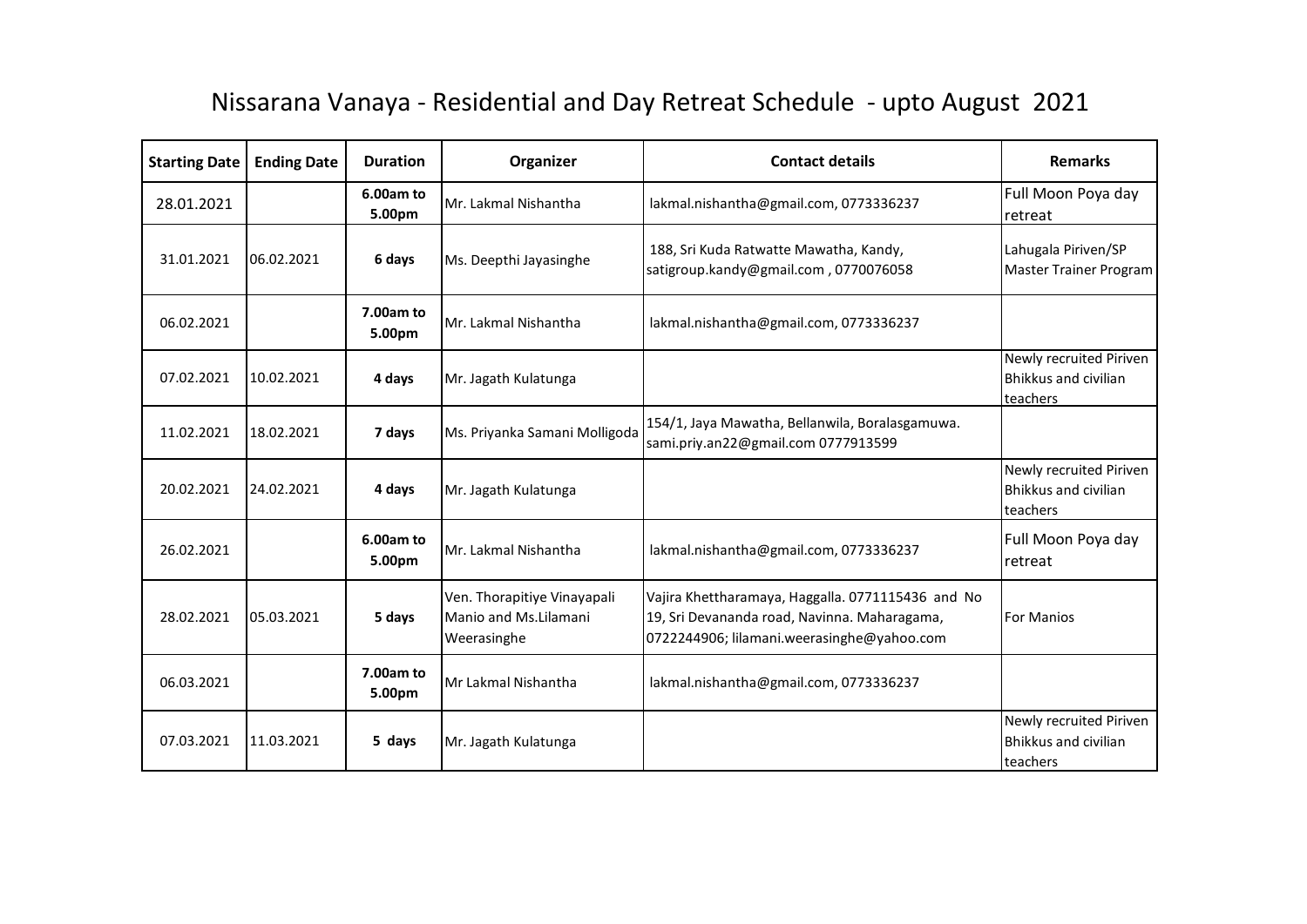| <b>Starting Date</b> | <b>Ending Date</b> | <b>Duration</b>     | Organizer              | <b>Contact details</b>                                                                                 | <b>Remarks</b>                                                     |
|----------------------|--------------------|---------------------|------------------------|--------------------------------------------------------------------------------------------------------|--------------------------------------------------------------------|
| 13.03.2021           | 17.03.2021         | 6 days              | Mr. Jagath Kulatunga   |                                                                                                        | Newly recruited Piriven<br>Bhikkus and civilian<br>teachers        |
| 18.03.2021           | 20.03.2021         | 3 days              | Mr. Jagath Kulatunga   |                                                                                                        | Banagala Piriven<br><b>Bhikkhus</b>                                |
| 21.03.2021           | 26.03.2021         | 5 days              | Ms. Thilini Dilhani    | 215,E 2/3, Block E, Anderson Flat, Park Road, Colombo<br>05. thiliniarachchige@gmail.com 0777324446    |                                                                    |
| 28.03.2021           |                    | 6.00am to<br>5.00pm | Mr. Lakmal Nishantha   | lakmal.nishantha@gmail.com, 0773336237                                                                 | Full Moon Poya day<br>retreat                                      |
| 29.03.2021           | 02.04.2021         | 5 days              | Mr. Jagath Kulatunga   |                                                                                                        | Newly recruited Piriven<br>Bhikkus and civilian<br>teachers        |
| 03.04.2021           |                    | 7.00am to<br>5.00pm | Mr. Lakmal Nishantha   | lakmal.nishantha@gmail.com, 0773336237                                                                 |                                                                    |
| 04.04.2021           | 09.04.2021         | 5 days              | Ms.Udeni Thilakaratne  | Fonsekawatta, Ganangamuwa Nakkawatta.<br>0772962918, 0718195466;<br>udeni.thilakaratna@gmail.com       |                                                                    |
| 18.04.2021           | 23.04.2021         | 5 days              | Ms. Subdra Devsurendra | No. 1566/2/6c Sirimalwaththa, Kottawa, Pannipitiya.<br>0714454071, 0112899836; sdewasurendra@gmail.com | <b>Teachers</b>                                                    |
| 26.04.2021           |                    | 7.00am to<br>5.00pm | Mr. Lakmal Nishantha   | Mr Lakmal Nishantha - lakmal.nishantha@gmail.com,<br>0773336237                                        | Full Moon Poya day<br>retreat                                      |
| 27.04.2021           | 01.05.2021         | 5 days              | Mr. Jagath Kulatunga   |                                                                                                        | Newly recruited Piriven<br><b>Bhikkus and civilian</b><br>teachers |
| 01.05.2021           |                    | 7.00am to<br>5.00pm | Mr. Lakmal Nishantha   | lakmal.nishantha@gmail.com, 0773336237                                                                 | Monthly One day<br>retreat                                         |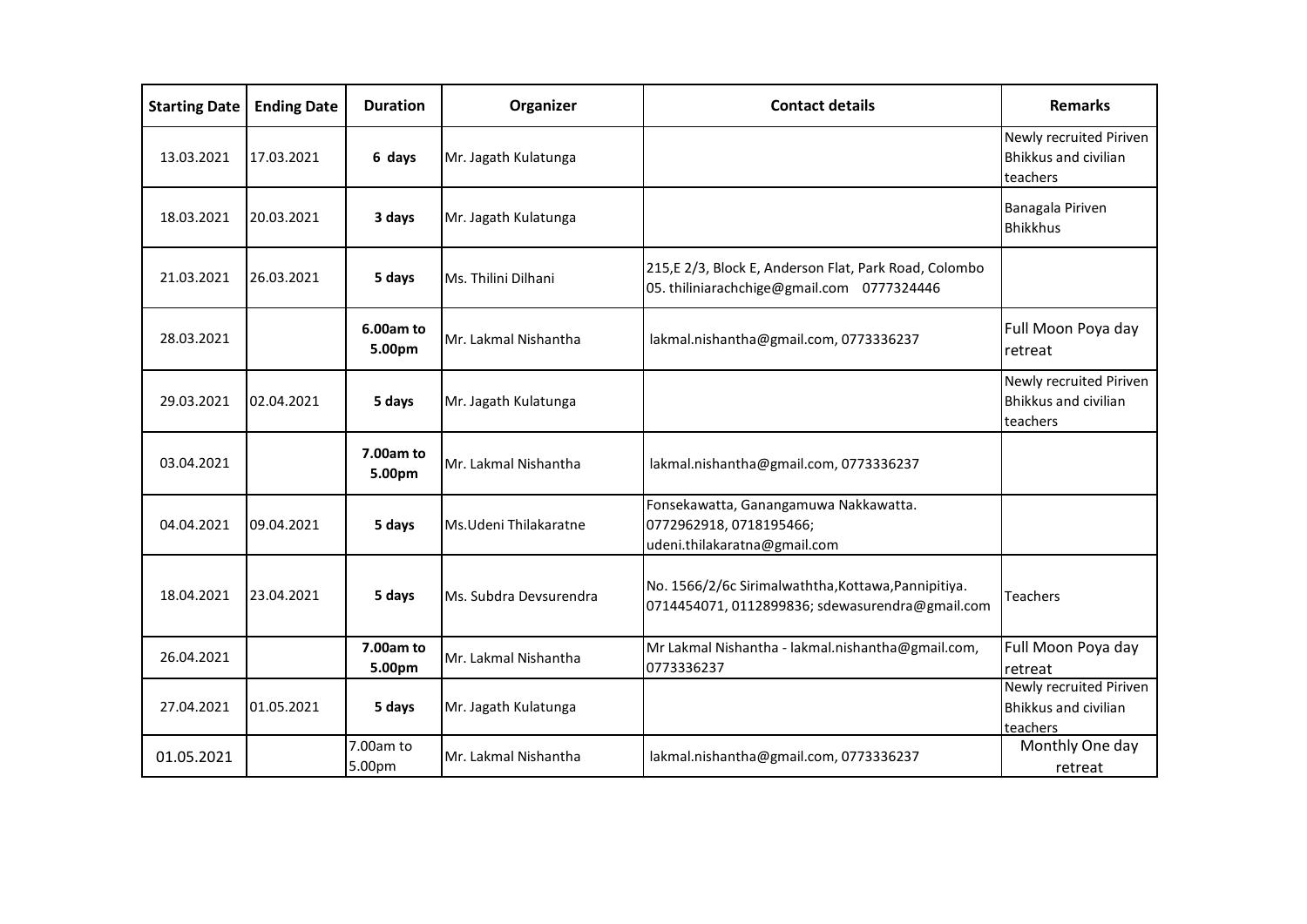| <b>Starting Date</b> | <b>Ending Date</b> | <b>Duration</b>     | Organizer                | <b>Contact details</b>                                                                                           | <b>Remarks</b>                |
|----------------------|--------------------|---------------------|--------------------------|------------------------------------------------------------------------------------------------------------------|-------------------------------|
| 02.05.2021           | 07.05.2021         | 5 days              | Ms. Padma Liyanege       | No. 98 Gunesekara Mawatha Maththumagala Ragama,<br>0112079819/0776250124/0716839630;<br>padmaliyanage9@gmail.com |                               |
| 10.05.2021           | 20.05.2021         | 10 days             | Ms. Anoma Wijesuriya     | No. 28A, Raymond Road, Nugegoda. 0702494767;<br>Anoma.wijesuriya@gmail.com                                       |                               |
| 21.05.2021           | 24.05.2021         | 3 days              | Ms. Tharanga Thilakasiri | No.50/5, Weralugampala, Pepiliyawala. 0718044388<br>tthilakasiri@gmail.com                                       |                               |
| 26.05.2021           |                    | 6.00am to<br>5.00pm | Mr. Lakmal Nishantha     | lakmal.nishantha@gmail.com, 0773336237                                                                           | Full Moon Poya day<br>retreat |
| 28.05.2021           | 30.05.2021         | 3 days              | Mr. S. Hewage            | Nissarana Vanaya- Meetirigala.0332253295,<br>0777223468; hewagehs@gmail.com                                      | Banagala Pirivena             |
| 05.06.2021           |                    | 7.00am to<br>5.00pm | Mr. Lakmal Nishantha     | lakmal.nishantha@gmail.com, 0773336237                                                                           | Monthly One day<br>retreat    |
| 06.06.2021           | 11.06.2021         | 5 days              | Ms. Subdra Devasurendra  | No. 1566/2/6c Sirimalwaththa, Kottawa, Pannipitiya.<br>0714454071, 0112899836; sdewasurendra@gmail.com           |                               |
| 13.06.2021           | 23.06.2021         | 10 days             | Ms. Gimhani Rupesinghe   | No 45, Muttettupita, Hidellana, Ratnapura.<br>0770336603; geeru412@gmail.com                                     |                               |
| 24.06.2021           |                    | 6.00am to<br>5.00pm | Mr. Lakmal Nishantha     | lakmal.nishantha@gmail.com, 0773336237                                                                           | Full Moon Poya day<br>retreat |
| 27.06.2021           | 01.07.2021         | 4 days              | Ms. Subdra Devasurendra  | No. 1566/2/6c Sirimalwaththa, Kottawa, Pannipitiya.<br>0714454071, 0112899836; sdewasurendra@gmail.com           | <b>Nuns</b> retreat           |
| 03.07.2021           |                    | 7.00am to<br>5.00pm | Mr. Lakmal Nishantha     | lakmal.nishantha@gmail.com, 0773336237                                                                           | Monthly One day<br>retreat    |
| 04.07.2021           | 09.07.2021         | 5 days              | Ms. Rupika Gunewardena   | 112, Jubilee Post, Nugegoda. 0719433063, 0757321021;<br>rupikag@gmail.com                                        | <b>ENGLISH Retreat</b>        |
| 11.07.2021           | 14.07.2021         | 3 days              | Mr. S. Hewage            | Nissarana Vanaya- Meetirigala.0332253295,<br>0777223468; hewagehs@gmail.com                                      | <b>Bhikkhus retreat</b>       |
| 16.07.2021           | 21.07.2021         | 5 days              | Ms. Gimhani Rupesinghe   | No 45, Muttettupita, Hidellana, Ratnapura.<br>0770336603; geeru412@gmail.com                                     |                               |
| 23.07.2021           |                    | 6.00am to<br>5.00pm | Mr. Lakmal Nishantha     | lakmal.nishantha@gmail.com, 0773336237                                                                           | Full Moon Poya day<br>retreat |
| 25.07.2021           | 28.07.2021         | 3 days              | Mr. S. Hewage            | Nissarana Vanaya- Meetirigala.0332253295,<br>0777223468; hewagehs@gmail.com                                      | <b>Bhikkhus retreat</b>       |